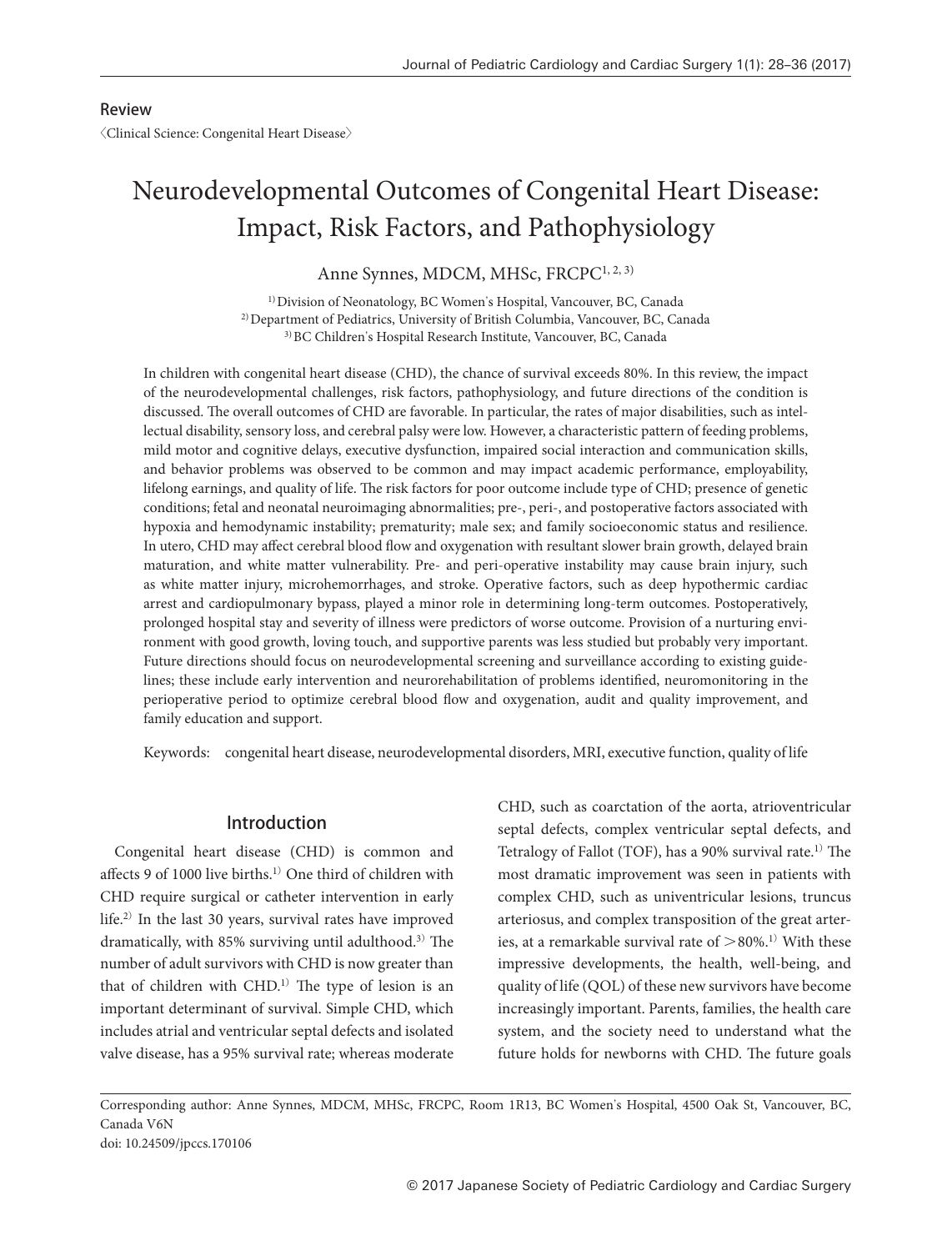for the care of children with CHD must include identifying and preventing adverse outcomes whenever possible and, in case adverse outcomes occur, minimizing the disease impact and improving the QOL.

This review will focus on the effect of CHD on the brain and neurodevelopment, which can have a major lifelong impact on the function of individuals. The neurodevelopmental outcomes in children with CHD and the associated risk factors will be described, along with an overview of the possible mechanisms. Recommendations on the diagnosis, rehabilitation, and prevention of these conditions will be given.

# Neurodevelopmental Outcomes in Individuals with Congenital Heart Disease

In general, the majority of children born with CHD in the current era are doing remarkably well. Considering that the survival of patients with the most complex cardiac lesions was unlikely in the past, studies on the outcomes of these children were of particular interest. Intelligence and motor development were in the low-normal range, on average. Nonetheless, a pattern of evolving neurodevelopmental and behavioral challenges throughout childhood was observed to be common and significantly affected the lives of these children and their families, especially those with complex cardiac lesions. The presence of a genetic or chromosomal condition negatively affected the prognosis and will be discussed separately below.

A child with CHD is on a different life trajectory than healthy term born children. Parents of children with CHD are typically given the diagnosis early in their child's life and then the reality of additional medical care and interventions, such as surgical or catheter treatment. These health events may lead to a much different life experience for the child, parents, and family compared to a healthy baby. Weight gain and feeding may be more difficult<sup>4, 9)</sup> and the presence of hypotonia, poor oral-motor coordination, and abnormal suck-swallow coordination could pose additional feeding challenges in these babies. Infants with single-ventricle physiology have been described as being more difficult to soothe than infants with biventricular cardiac lesions $10$ ; this situation is an additional hurdle for caregivers.

The typical pattern starts in infancy, with abnormalities in muscle tone, poor suck and swallow, feeding difficulties, and delayed developmental milestones. In early childhood, difficulties with language, mostly articulation and expression, and social skills may become apparent. At school age, unexpected behavioral problems, including autism and attention deficit disorder; learning difficulties; and poor academic performance can emerge. Adult survivors with CHD may have increased exercise intolerance, poor weight gain or obesity, medication burden, and mental health struggles. $4$ <sup>t</sup> For each individual, the number and severity of these deficits encompass a spectrum and are affected by risk and resilience factors.

Development in infants and toddlers was often measured by the Bayley Scales of Infant Development second edition<sup>5)</sup> (BSID-II), which comprise the psychomotor development index (PDI) and the mental development index (MDI). The most current edition is the Bayley Scales of Infant and Toddler Development third edition<sup>6)</sup> (Bayley-III), which includes motor, cognitive, and language composite scores. Test scores are standardized to a mean of 100 and a standard deviation (SD) of 15. In children with CHD, the mean scores were  $93 \pm 13$  for the MDI and  $82 \pm 16$  for the PDI.<sup>4)</sup> In a cohort of 72 infants with complex CHD, 47% of which had a single-ventricle physiology, the mean values for PDI and MDI were 81 and 92, respectively, at six months of age and 80 and 94, respectively, at 12 months.7) Using the Bayley-III for assessment of 130 children who had surgery for CHD at less than two months of age showed mean composite scores of 93.4 for cognitive, 93.6 for language, and 96.8 for motor; 9% scored  $\leq$  70 in any one of the domains.<sup>8)</sup> In the first two years of life, 42% of children with complex CHD scored below 1.5 SD on motor skills.4)

Delays in speech and language have been shown as early as the first year of life. In preschoolers, the typical delays were in articulation, expressive language, core communication, and pragmatic language with intact receptive language. Social cognition may also be adversely affected.11) Hearing impairment needs to be considered whenever there is a speech delay. Children with CHD are often exposed to ototoxic medications, such as loop diuretics and aminoglycosides. In addition, the rates of hearing loss were higher in children treated with extracorporeal life support.<sup>4)</sup>

At the age of 4 to 5 years, 165 children with complex CHD scored lower in the general adaptive and practical domains than in the conceptual and social domains of the Adaptive Behavioural Assessment System-II.12) At this age, neurodevelopmental deficits are often subtle enough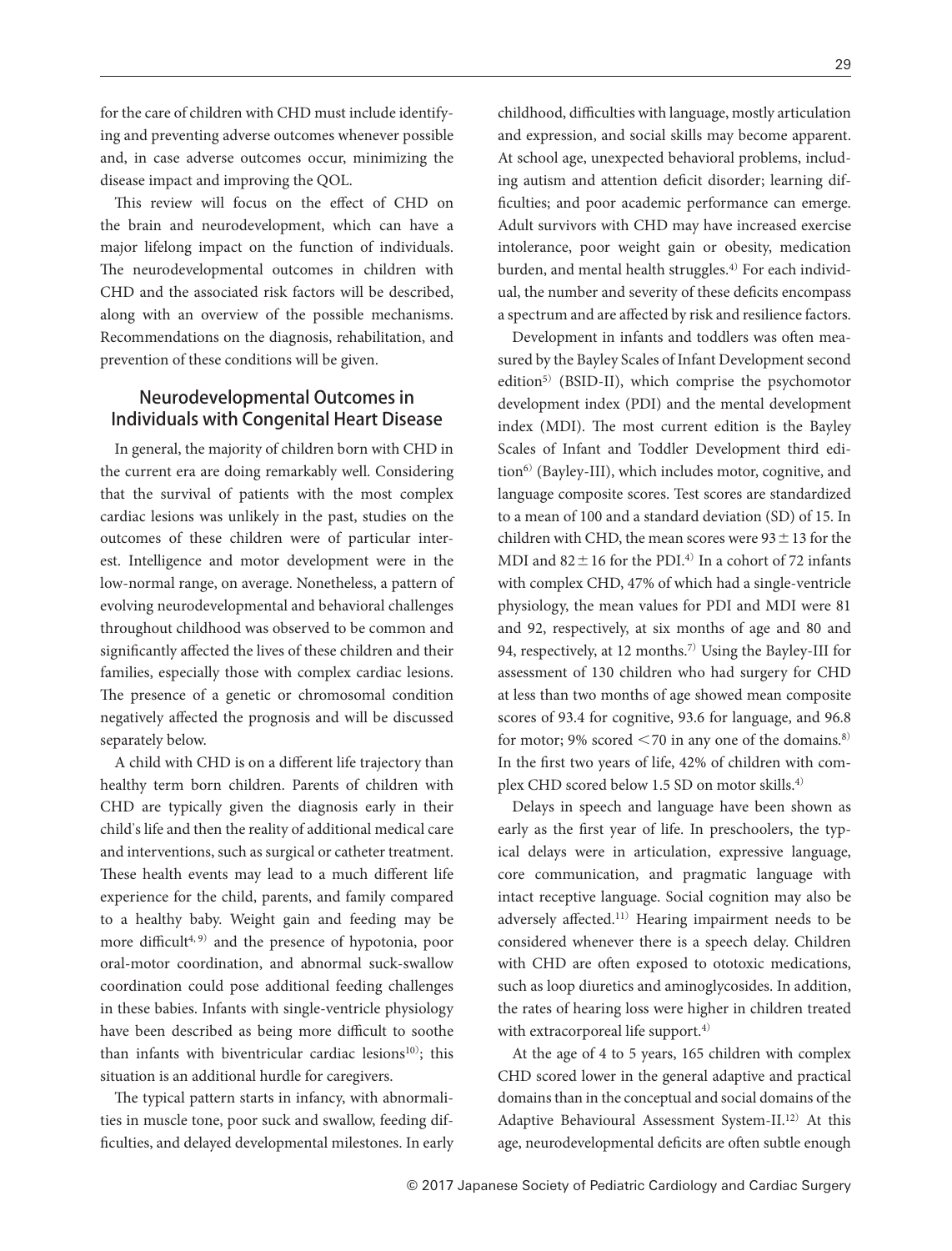to be missed without formal standardized testing.13)

Executive function is a measure of the higher order neurocognitive processes required for goal-directed behavior and includes inhibition, working memory, planning, fluency, and ability to shift tasks. Deficits in executive function, working memory, and organizational skills are particularly common in children with CHD and contribute to lower academic performance. In addition, deficits in visual spatial skills; visual motor integration; math, language, and social skills and persistent delays in gross and fine motor skills have often been documented in school-age children with CHD.4, 11, 14) Compared with controls, 91 school-age children with CHD demonstrated significantly more frequent executive dysfunction (OR 4.37;  $p < 0.0001$ ), especially in working memory (OR 8.22) and flexibility (OR 8.05), and most were not receiving any school services.15) In adults with CHD, neurocognitive functioning revealed poor visual spatial skills and worse working memory; this poor executive function was associated with unemployment.<sup>16)</sup> In a comparison between 112 children with univentricular CHD treated with the Fontan procedure and 253 children with CHD who underwent a biventricular repair, the single-ventricle group was shown to perform less on processing speed, inattention, and impulsivity.17)

In Arkansas, an American state, children who had surgery for CHD in the first year of life, excluding those with genetic and neurologic conditions, were significantly more likely to have low proficiency scores in literacy and mathematics on grade 3 and/or 4 state exams and were more than twice as likely to need special education, compared with children without CHD (26.9% vs. 11.6%).18) The indications for receiving special education were learning disability in 6.0%, intellectual disability in 5.4%, speech and language disability in 3.9%, multiple disabilities in 2.7%, and other in 8.4%.<sup>18)</sup> In a cohort of children>10 years of age with hypoplastic left heart syndrome, 72% had decreased exercise tolerance, 41% had educational concerns, 12% had autism or attention deficit hyperactivity disorder, and 67% were frequently referred to specialists.19) Data from the National Health Interview Survey on 420 children with CHD who were compared with 180,048 children without CHD showed that the former were thrice as likely to miss more than 10 days of school in a year, had a 4.6 times higher incidence of autism and 9.1 times higher intellectual disability and increased use of health resources.20)

QOL is an individualized measure of a person's ability to function and derive pleasure in the context of family, school, and peer relationships; it captures three domains that include physical health and functioning, psychological status, and social functioning. Although complex to measure, QOL can be elicited from children as young as 7 years. Importantly, patients often rate their own QOL higher than that of proxies, such as parents and clinicians. One study showed that CHD had a negative impact on social and educational functioning and correlated most importantly with disease severity, followed by increased health care utilization, lower self-perception and competency, and behavioral and emotional problems.<sup>11)</sup>

The impact of a diagnosis of CHD on the lives of the child, parents, caregivers, and families is not surprising. Assessment by the Parental Functional Status-II of 100 parents of children with CHD with median age of 32 months showed that 18% scored below one SD. A low functional status was correlated with financial stressors, severity of the child's CHD, and lower child functioning.21) Behavioral and emotional issues, including post-traumatic stress disorder, anxiety, and depression can occur in the child and in the family.<sup>11)</sup>

# Neurodevelopmental Outcomes and Risk Classification

The prevalence of developmental delay is strongly influenced by the type of the congenital cardiac lesion and the presence of a genetic condition. Children with mild CHD, such as isolated atrial and septal defects, have impairment rates that minimally differ from that in healthy children. $4$ <sup>)</sup> A study of 46 children assessed at 9 years of age did show subtle cognitive deficits in visual spatial processing; deficits in language, attention, and social skills; and lower school competence rating compared with controls.22) Almost three fourths of children with moderately severe CHD (e.g., two ventricles with coarctation of the aorta, atrioventricular septal defect, complex ventricular septal defects, TOF, total anomalous pulmonary venous drainage) developed normally. Less than half of children with severe CHD and one third of those with palliated CHD were free from impairment. On the other hand, in the presence of a genetic condition, almost all children had some developmental challenges.1)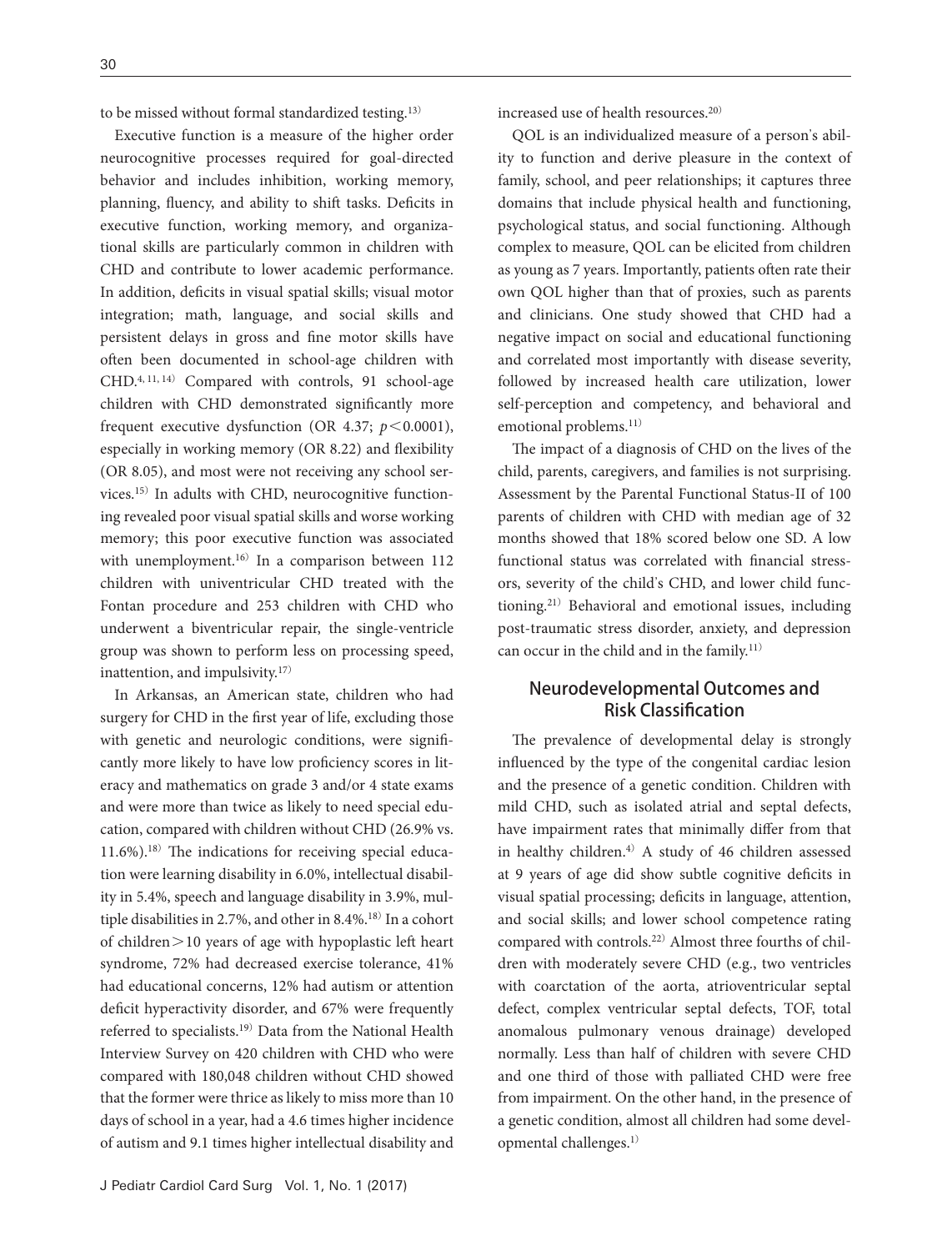Genetic conditions were demonstrated in approximately one third of children with CHD. Chromosomal disorders included, but were not limited to, trisomy 21 and other trisomies; microdeletions, such as 22q11; and syndromes, such as CHARGE, Alagille, Noonan's and Williams.1) These genetic conditions were associated with specific neurodevelopmental disabilities even in the absence of CHD.23) For example, 22q11 deletion was associated with deficits in executive function, visual spatial skills, and attention.<sup>24)</sup> However, most longitudinal cohort studies on CHD excluded or separately accounted for children with genetic conditions.

A group of experts appointed by the American Heart Association and American Academy of Pediatrics reviewed the risk factors for adverse neurodevelopmental outcomes and developed guidelines for evaluation and management of children with CHD.<sup>1)</sup> Three categories were found to be associated with a high risk for neurodevelopmental disorder. The first category included children who underwent open heart surgery during infancy for conditions such as hypoplastic left heart syndrome, transposition of the great arteries, TOF, interrupted aortic arch, pulmonary atresia with intact ventricular septum, truncus arteriosus, and total anomalous pulmonary venous drainage. The second category included children with cyanotic CHD without cardiopulmonary bypass surgery in the first year of life (e.g., TOF with shunt placement or with pulmonary atresia and major aortopulmonary collateral arteries and Ebstein anomaly). These patients had prolonged hypoxemia, but were spared the risks associated with open heart surgery. The third category included children who had the following risk factors derived from the literature: gestational age <37 weeks, developmental delay identified in infancy, suspected genetic abnormality or syndrome, extracorporeal life support, heart transplantation, cardiopulmonary resuscitation, postoperative hospital stay greater than two weeks, perioperative seizures related to surgery, microcephaly and significant abnormalities or on neuroimaging.1)

Risk factors can also be considered from the perspective of age and surgery (i.e., in utero, preoperatively, intraoperatively, or postoperatively. The third trimester of pregnancy has emerged as a period of great interest. Abnormal cardiac anatomy in utero can alter blood flow and oxygen delivery to the developing brain and affect brain maturation and vulnerability; this will be discussed further below. Abnormalities on neuroimaging in the fetal or neonatal period are risk factors for developmental deficits and may reflect either dysmaturation or injury; in general, dysmaturation poses a greater risk. Microcephaly and an abnormal neonatal neurological exam are clinically equivalent risk factors. Particularly, in a vulnerable brain, perinatal asphyxia, cardiopulmonary arrest, or need for resuscitation might cause or exacerbate white matter or other brain injuries. In addition, low literacy scores have been shown to correlate with the 5-minute Apgar score, among other factors.<sup>18)</sup>

Balloon atrial septostomy has been shown to be a risk factor for embolic infarcts in children with transposition of the great arteries in some but not all studies. Originally, the perioperative period was studied in depth for the degree of deep hypothermic cardiac arrest, flow rate of cardiopulmonary bypass, degree of hemodilution, blood gas management, postoperative hyperthermia, systemic inflammatory response, and capillary leak because the alterations in the intraoperative hemodynamic status and cerebral perfusion are modifiable.4, 25) However, a large international cohort study demonstrated that the association between perioperative factors and neurodevelopment, as measured by the BSID-II, was weak and accounted for only 5% of the variance among patients.26) Despite changes and improvements that addressed perioperative risk factors, only a modest improvement in BSID-II scores was observed over time, even after adjustment for risk factors.27) On the other hand, almost 30% of the variance in PDI and MDI scores were explained by patient and preoperative factors, center, and year of birth.<sup>27)</sup> Duration of postoperative hospital stay $18$  and the need for invasive rescue interventions, such as extracorporeal life support, were risk factors for worse outcome.26) As a marker of poor perfusion, increased lactate was a risk factor for low scores on the Bayley-III.<sup>8, 28)</sup>

In addition to genetic syndromes and type of cardiac lesion, patient-specific risk factors including younger gestational age, lower birth weight, and male sex were shown to affect the neurodevelopmental outcomes of children with CHD.<sup>1, 8)</sup> Gestational age is important. A study of 14-year-old children who underwent the Fontan procedure showed that compared with children born at 39 weeks or later, children born at 37 to 38 weeks gestational age performed worse in terms of executive functioning and were more likely to have attention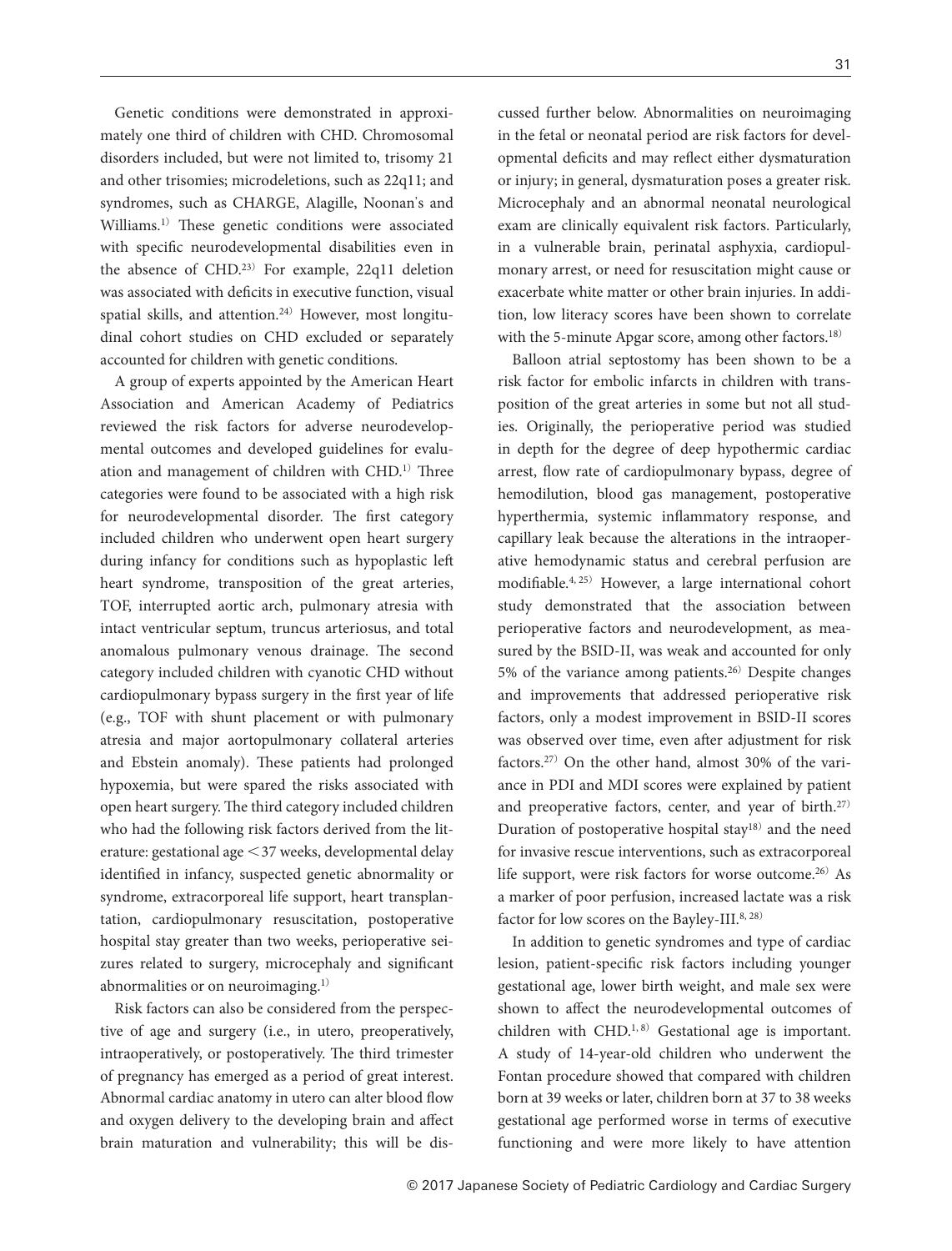deficit hyperactivity disorder and psychiatric symptoms.29) School-age boys with CHD were more likely to have executive dysfunction and poor behavioral regulation than girls.15) The other important determinants of outcome were family-related and environmental factors, such as race, overprotection, maternal mental health, and socioeconomic status.18, 25)

## Pathophysiology

Understanding the pathophysiology of adverse neurodevelopmental outcomes in children with CHD needs to start with a consideration of fetal brain abnormalities. The observations of preoperative microcephaly and abnormal neurologic findings by Majnemer and Limperopoulos provided the first clues.30)

Fetal and neonatal MRI studies have demonstrated abnormalities in brain structure and brain growth, such as decreased brain volume, delayed brain maturation with decreased myelination, and abnormal metabolism. Preoperative three-dimensional volumetric MRI of children with complex CHD showed the association of reduced subcortical grey matter with increased cerebrospinal fluid volume. In cyanotic infants, reduced subcortical grey matter volume was a marker of overall worse neurodevelopment and behavior; whereas in acyanotic infants, lower cerebellar volumes correlated with worse behavioral state regulation.31) In another study on 48 children with biventricular CHD, lower total brain volume correlated with worse communication skills at one year of age, but not with the BSID-II.<sup>32)</sup> As summarized in a systematic review of fetal MRI studies by Khalil et al.,<sup>33)</sup> structural lesions were identified in 28% of CHD cases and included ventriculomegaly, agenesis of the corpus callosum, ventricular bleeding, increased extraaxial fluid, and cerebellar hypoplasia. Decreased fetal brain volume was identified in 6 of 7 studies of fetuses of all gestational ages with CHD and in all studies with imaging in the latter half of pregnancy. The associated findings were delayed cortical folding with relatively shallow parietooccipital, cingulate, and calcarine fissures. All three studies on brain metabolism and/or brain maturity demonstrated significant abnormalities.

Using Doppler ultrasound, decreased cerebral oxygen saturation and cerebral blood flow have been observed in fetuses with various congenital cardiac lesions.33) These results supported the hypothesis that decreased cerebral blood flow, nutrient supply, and cerebral oxygen saturation impaired the brain maturation of fetuses with complex CHD.14) The brain maturation of a term newborn with complex CHD was estimated to be delayed by one month. The diffuse white matter injury seen in term children with CHD was similar to that seen in premature infants, in whom the oligodendrocyte precursor cells, which are particularly vulnerable to hypoxia and ischemia, fail to differentiate into more mature oligodendrocytes.23) The similar neurodevelopmental cognitive and motor challenges between these two population of children with diffuse white matter injury further supported the hypothesis. Therefore, a newborn with CHD might have a smaller, less mature brain and might be more vulnerable to the CHD-associated hemodynamic instabilities and hypoxia in the perinatal and perioperative periods.

After birth, hemodynamic instability, hypoxia, ischemia, and other threats to cerebral perfusion may cause further neurologic injury. Antenatal diagnosis of CHD provides an opportunity to minimize these instabilities. As expected, compared with prenatal diagnosis TOF or single-ventricle physiology, postnatal diagnosis was associated with increased brain injury and slower development of the white and grey matter of the brain. However, infants with a prenatal diagnosis of CHD, in comparison with those postnatally diagnosed, were delivered significantly earlier (38.6 weeks vs. 38.9 weeks) and had lower birth weight (3184 g vs. 3397 g).<sup>34)</sup>

The role of poor perioperative cerebral tissue oxygenation as a determinant of worse neurodevelopmental outcome has been supported by the following findings. Cerebral tissue oxygenation can be monitored non-invasively and intraoperatively with the use of near infrared spectroscopy (NIRS). Lower postoperative cerebral tissue oxygenation levels has been shown to predict worse neurodevelopmental outcomes, even after adjusting for the other risk factors, and might be a marker for impaired cerebral metabolic autoregulation.35) In patients with complex CHD that was repaired surgically in the first month of life, the cerebral tissue oxygenation index (CTOI) measured by NIRS correlated with poor outcome (death, PDI, or MDI <70). Increased lactate and inotrope use were also predictive of poor outcome. The area under the curve was 0.75 using CTOI alone and 0.813 when CTOI and lactate were combined. The optimal cut-off was 58% for CTOI and <7.4 for lactate.28) In children who had a biventricular repair, cerebral blood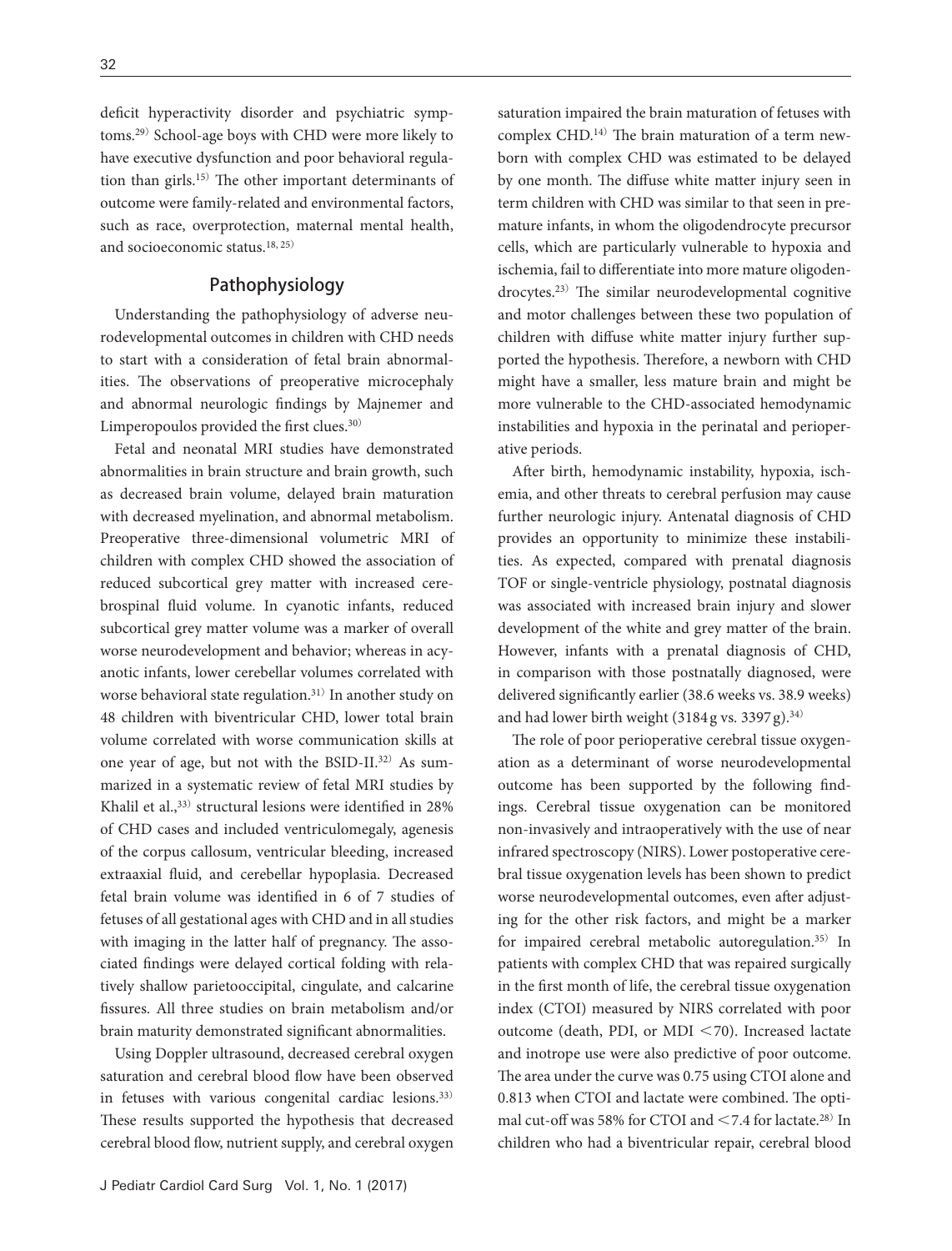flow on Doppler ultrasound correlated with ICU length of stay and 18-hour postoperative blood flow velocity correlated with lower PDI and MDI at the age of one year and brain injury on MRI.

Several markers of early brain injury have been studied and include the S100B protein, activin A, adrenomedullin, and plasma glial fibrillary acidic protein.36, 37) The latter is an early marker of brain injury that increased during cardiopulmonary bypass and peaked at the end of rewarming in 69 children with biventricular cardiac lesions and increased with a greater degree of hypothermia.37)

Cortical brain activity can be measured by amplitude integrated EEG and correlated with the 4-year neurodevelopmental outcomes of 60 infants with CHD who underwent cardiopulmonary bypass surgery; abnormalities were seen preoperatively in 4 (6.7%) patients and postoperatively in 7 (12%) patients. Lack of return to a normal sleep-wake cycle correlated with IQ at 4 years, but not with motor outcome.<sup>38)</sup>

There might be a genetic disposition to resilience or susceptibility to brain injury. The apolipoprotein Eɛ2 allele was revealed to be a determinant of neurologic recovery after brain ischemia in a cohort of 298 children with CHD. Compared with non-carriers, carriers of this allele scored lower by 6 points on the PDI; MDI was also lower, but this was not significant  $(p=0.058)$ .<sup>39)</sup> Stroke, presumably related to embolic events, is common both preoperatively and postoperatively and has been associated with cardiac catheterization and regional cerebral perfusion bypass strategies.14, 40) Subtle hemorrhagic lesions were seen after open heart surgery and were associated with longer bypass time and worse outcomes.23)

In immature animal models, volatile anesthetic agents lead to apoptosis and neurodegeneration. In children with hypoplastic left heart syndrome, increased exposure to volatile anesthetics was associated with lower full-scale and verbal IQ scores.<sup>41)</sup>

So far, the insults that cause brain dysmaturation or injury have been presented. It is also possible that neurodevelopment in a child with CHD is affected by a lack of positive factors, such as nutrition, skin to skin care, and home environment, which support normal childhood brain growth. However, evidence to support this hypothesis is limited. Maternal education and socioeconomic status were consistently associated with better neurodevelopment in several pediatric cohorts, including those with CHD.<sup>12)</sup> Higher maternal education was associated with better neurodevelopmental and social emotional outcomes. In fact, there was a moderate correlation between language and social emotional competence  $(r=0.43, p<0.001).^{42}$  Growth as measured by weight, length, and head circumference z score; length of hospital stay; and need for assisted feeding correlated with MDI at 6 months of age and with PDI at 12 months of age; however, the causal pathway cannot be ascertained.7) The importance of skin to skin care and parental involvement is emerging in the preterm population<sup>43)</sup> and is worthy of further study in the CHD population.

## Detection, Rehabilitation, and Prevention

Recognition of the prevalence of the clinically significant neurodevelopmental abnormalities described above in children with CHD provides an opportunity for screening, detection, and minimizing the impact of these neurodevelopmental challenges. The American Heart Association and American Academy of Pediatrics have created a comprehensive guideline for the screening and surveillance of children with CHD, in which risk is aligned with the intensity of the investigation.1) Further work is needed to disseminate this guideline since very few primary care providers of children with CHD were familiar with these screening guidelines and only 7% of cardiologists were providing advice regarding neurodevelopmental screening.44) This guideline should be part of the core curriculum of cardiologists, as well as pediatricians.

Screening and surveillance can be provided through different models of care. An alternative screening model for children with complex CHD used an existing infrastructure from a neonatal follow-up program to create a multidisciplinary neurodevelopmental follow-up program with collaboration among the departments of cardiology, cardiothoracic surgery, pediatric and neonatal intensive care unit and the NICU Follow-Up. Of CHD patients seen, 23.4% presented with a genetic syndrome; 21.7% had neuroimaging abnormalities (12.8% severe), 26.7% received first-time referrals to early intervention services, and 13.8% were referred to new services.<sup>45)</sup>

The goals of screening and surveillance are early identification and treatment. Although neurorehabilitation is complex, advances have brought new hope and optimism for children with neurodevelopmental delays and neurologic insults. Further information on neuroreha-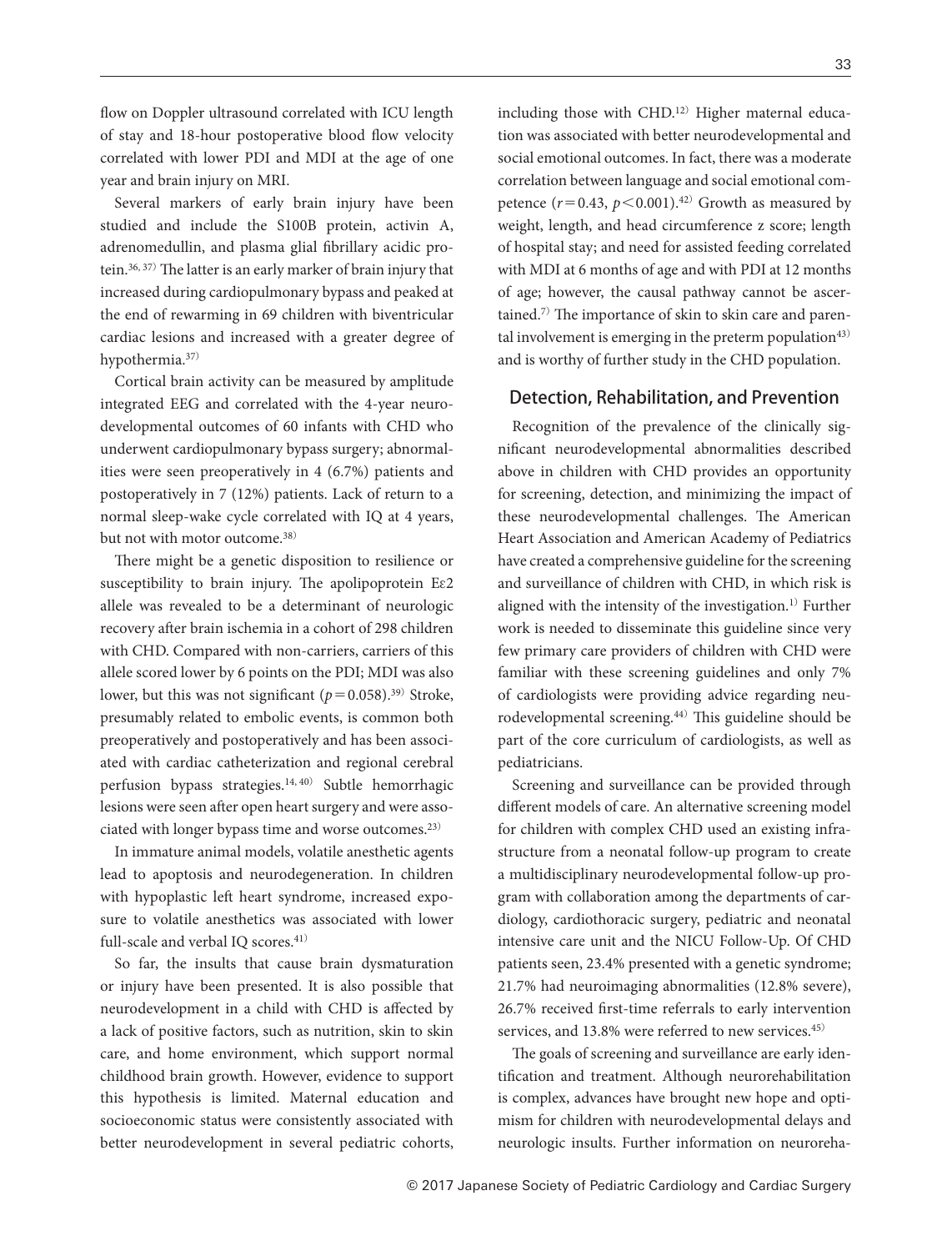bilitation can be obtained from a recent in-depth review by Maitre.<sup>46)</sup>

In the United Kingdom, recommendations for national standards have been published and are targeted at reducing post-hospital mortality and hospital readmissions. These recommendations include standards for discharge documents, as well as training and guidance on post-discharge monitoring. High risk infants, including those in the high-risk CHD category, with existing neurodevelopmental conditions, or those with length of hospital stay greater than one month were recommended to be discharged from their local hospital. A home monitoring program is recommended for infants with hypoplastic left heart syndrome, single ventricle, or pulmonary atresia. A multidisciplinary network that can perform audits and review post-discharge deaths and emergency readmissions is recommended.<sup>47)</sup>

Parents are usually the best advocates for their children and are knowledgeable of the information that they need. Parents of children with CHD identified the following as important : how to recognize and respond to a clinical deterioration; understanding the medications, tests, and labs; and understanding the prognosis and plan.48) A patient/family information page has been published and is now available.<sup>14)</sup>

The ultimate goal to improve the outcomes of children with CHD is primary prevention of brain injury and dysmaturation during the fetal period, perioperatively, and throughout childhood. To improve cerebral oxygenation in a fetus with CHD, a trial of supplemental oxygen administration to pregnant mothers has been proposed and planned.33) However, this strategy is only feasible with antenatal diagnosis of CHD. In addition, as antenatal diagnosis appears to lessen brain injury, ensuring access to skilled antenatal ultrasound diagnosis should be available to all.

Optimizing cerebral blood perfusion and oxygenation is a promising technique to monitor and reduce the likelihood of perioperative brain injury. Neuroprotective strategies in the perioperative period should be built on routine neuromonitoring with NIRS, cerebral Doppler ultrasound, or possibly, serum markers.

In the neonatal intensive care unit, there is an increasing awareness of the effects of pain, stress, and a lack of skin to skin care on the newborn, as well as the importance of parent-infant interaction and parental well-being for normal infant brain development. Optimal support of parents and families of children with CHD must be a priority.

#### Funding Source

None

## Financial Disclosure

The author has no financial relationships related to this article to disclose.

## Conflict of Interest

The author has no conflict of interest to disclose.

# References

- [1\) Marino BS, Lipkin PH, Newburger JW, et al: on behalf](http://dx.doi.org/10.1161/CIR.0b013e318265ee8a)  [of the American Heart Association Congenital Heart](http://dx.doi.org/10.1161/CIR.0b013e318265ee8a)  [Defects Committee of the Council on Cardiovascular](http://dx.doi.org/10.1161/CIR.0b013e318265ee8a)  [Disease of the Young, Council on Cardiovascular Nursing,](http://dx.doi.org/10.1161/CIR.0b013e318265ee8a)  [and Stroke Council: Neurodevelopmental outcomes of](http://dx.doi.org/10.1161/CIR.0b013e318265ee8a)  [children with congenital heart disease: Evaluation and](http://dx.doi.org/10.1161/CIR.0b013e318265ee8a)  [management. A scientific statement from the American](http://dx.doi.org/10.1161/CIR.0b013e318265ee8a)  [Heart Association. Circulation 2012;](http://dx.doi.org/10.1161/CIR.0b013e318265ee8a) **126**: 1143-1172
- [2\) Schwedler G, Lindinger A, Lange PE, et al: Frequency and](http://dx.doi.org/10.1007/s00392-011-0355-7)  [spectrum of congenital heart defects among live births in](http://dx.doi.org/10.1007/s00392-011-0355-7)  [Germany: A study of the competence network for congen](http://dx.doi.org/10.1007/s00392-011-0355-7)[ital heart defects. Clin Res Cardiol 2011;](http://dx.doi.org/10.1007/s00392-011-0355-7) **100**: 1111‒1117
- [3\) Wolff D, van Melle JP, Ebels T, et al: Trend in mortality](http://dx.doi.org/10.1093/ejcts/ezt461)  (1975–2011) after one- and two- stage Fontan including [bidirectional Glenn through Fontan completion. Eur J](http://dx.doi.org/10.1093/ejcts/ezt461)  [Cardiothorac Surg 2014;](http://dx.doi.org/10.1093/ejcts/ezt461) **45**: 602‒609
- [4\) Ringle ML, Wernovsky G: Functional, quality of life, and](http://dx.doi.org/10.1053/j.semperi.2016.09.008)  [neurodevelopmental outcomes after congenital cardiac](http://dx.doi.org/10.1053/j.semperi.2016.09.008)  [surgery. Semin Perinatol 2016;](http://dx.doi.org/10.1053/j.semperi.2016.09.008) **40**: 556‒570
- 5) Bayley N: Bayley Scales of Infant Development, Second Edition. San Antonio, TX: The Psychological Corporation, 1993
- 6) Bayley N: Manual for the Bayley Scales of Infant and Toddler Development, 3rd Edition. San Antonio, TX: The Psychological Corporation, 2006
- [7\) Medoff-Cooper B, Irving SY, Hanlon AL, et al: The asso](http://dx.doi.org/10.1016/j.jpeds.2015.10.017)[ciation among feeding mode, growth, and developmental](http://dx.doi.org/10.1016/j.jpeds.2015.10.017)  [outcomes in infants with complex congenital heart disease](http://dx.doi.org/10.1016/j.jpeds.2015.10.017)  [at 6 and 12 months of age. J Pediatr 2016;](http://dx.doi.org/10.1016/j.jpeds.2015.10.017) **169**: 154‒9.e1
- [8\) Gunn JK, Beca J, Hunt RW, et al: Perioperative risk factors](http://dx.doi.org/10.1136/archdischild-2015-309449)  [for impaired neurodevelopment after cardiac surgery in](http://dx.doi.org/10.1136/archdischild-2015-309449)  [early infancy. Arch Dis Child 2016;](http://dx.doi.org/10.1136/archdischild-2015-309449) **101**: 1010-1016
- [9\) Latal B: Neurodevelopmental outcomes of the child with](http://dx.doi.org/10.1016/j.clp.2015.11.012)  [congenital heart disease. Clin Perinatol 2016;](http://dx.doi.org/10.1016/j.clp.2015.11.012) **43**: 173‒185
- [10\) Torowicz D, Irving SY, Hanlon AL, et al: Infant tempera](http://dx.doi.org/10.1097/DBP.0b013e3181d3deaa)[ment and parent stress in 3 month old infants following](http://dx.doi.org/10.1097/DBP.0b013e3181d3deaa)  [surgery for complex congenital heart disease. J Dev Behav](http://dx.doi.org/10.1097/DBP.0b013e3181d3deaa)  [Pediatr 2010;](http://dx.doi.org/10.1097/DBP.0b013e3181d3deaa) **31**: 202‒208
- [11\) Marino BS, Cassedy A, Drotar D, et al: The impact of](http://dx.doi.org/10.1016/j.jpeds.2016.03.071)  [neurodevelopmental and psychosocial outcomes on](http://dx.doi.org/10.1016/j.jpeds.2016.03.071)  [health-related quality of life in survivors of congenital](http://dx.doi.org/10.1016/j.jpeds.2016.03.071)  [heart disease. J Pediatr 2016;](http://dx.doi.org/10.1016/j.jpeds.2016.03.071) **174**: 11‒22.e2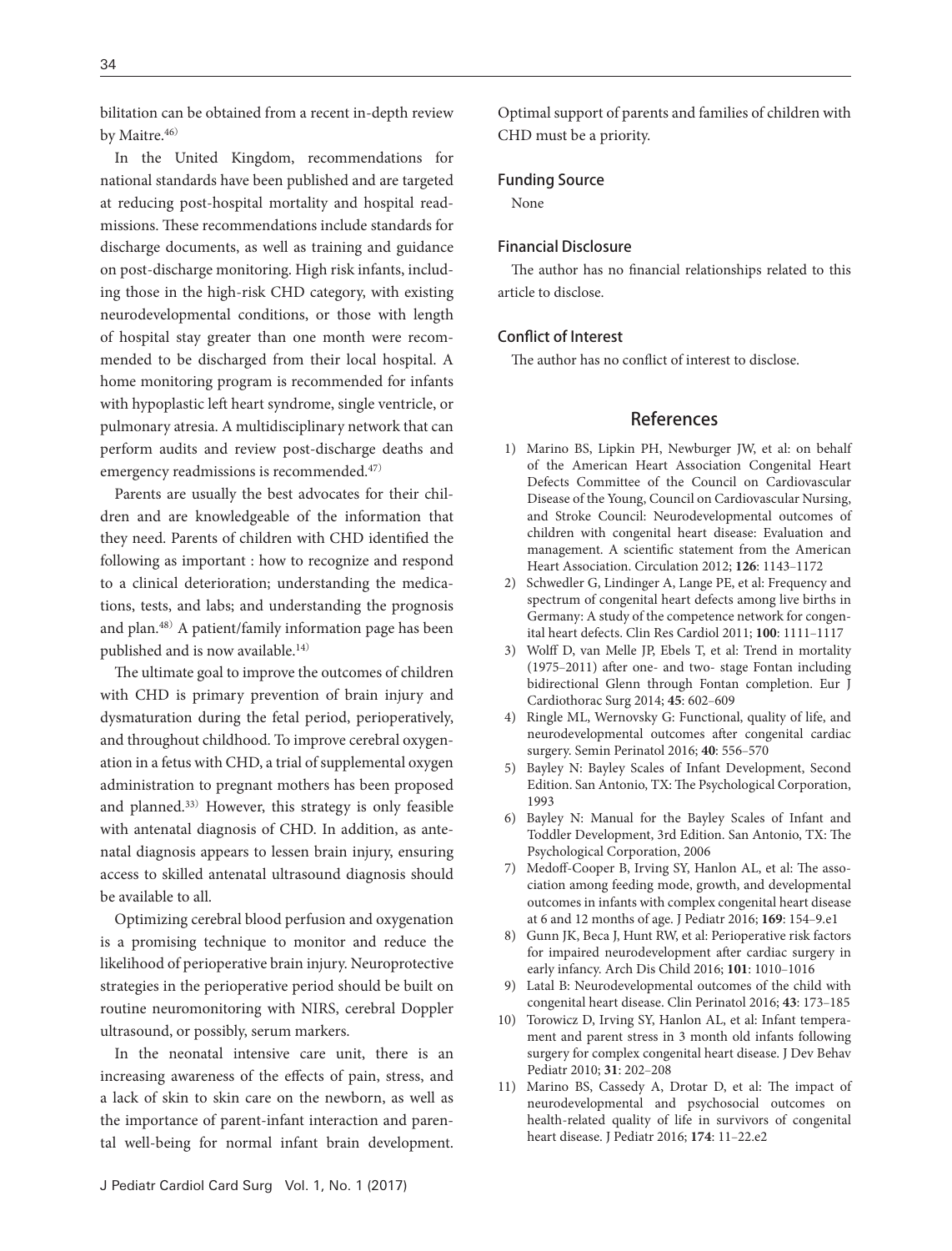- [12\) Alton GY, Taghados S, Joffe AR, et al: Western Canadian](http://dx.doi.org/10.1017/S1047951114000535)  [Pediatric Therapies Follow-Up Group: Prediction of](http://dx.doi.org/10.1017/S1047951114000535)  [preschool functional abilities after early complex cardiac](http://dx.doi.org/10.1017/S1047951114000535)  [surgery. Cardiol Young 2015;](http://dx.doi.org/10.1017/S1047951114000535) **25**: 655‒662
- [13\) Brosig CL, Bear L, Allen S, et al: Preschool neuro](http://dx.doi.org/10.1016/j.jpeds.2016.12.044)[developmental outcomes in children with congenital heart](http://dx.doi.org/10.1016/j.jpeds.2016.12.044)  [disease. J Pediatr 2017;](http://dx.doi.org/10.1016/j.jpeds.2016.12.044) **183**: 80‒86.e1
- [14\) Rollins CK, Newburger JW: Neurodevelopmental out](http://dx.doi.org/10.1161/CIRCULATIONAHA.114.008556)[comes in congenital heart disease. Circulation 2014;](http://dx.doi.org/10.1161/CIRCULATIONAHA.114.008556) **130**: [e124](http://dx.doi.org/10.1161/CIRCULATIONAHA.114.008556)‒e126
- [15\) Sanz JH, Berl MM, Armour AC, et al: Prevalence and pat](http://dx.doi.org/10.1111/chd.12427)[tern of executive dysfunction in school age children with](http://dx.doi.org/10.1111/chd.12427)  [congenital heart disease. Congenit Heart Dis 2017;](http://dx.doi.org/10.1111/chd.12427) **12**: [202](http://dx.doi.org/10.1111/chd.12427)‒209
- [16\) Ilardi D, Ono KE, McCartney R, et al: Neurocognitive](http://dx.doi.org/10.1111/chd.12434)  [functioning in adults with congenital heart disease.](http://dx.doi.org/10.1111/chd.12434)  [Congenit Heart Dis 2017;](http://dx.doi.org/10.1111/chd.12434) **12**: 166‒173
- [17\) Gaynor JW, Ittenbach RF, Gerdes M, et al:](http://dx.doi.org/10.1016/j.jtcvs.2013.12.019)  [Neurodevelopmental outcomes in preschool survivors of](http://dx.doi.org/10.1016/j.jtcvs.2013.12.019)  [the Fontan procedure. J Thorac Cardiovasc Surg 2014;](http://dx.doi.org/10.1016/j.jtcvs.2013.12.019)  **147**: 1276‒[1282, discussion, 1282](http://dx.doi.org/10.1016/j.jtcvs.2013.12.019)‒1283.e5
- [18\) Mulkey SB, Bai S, Luo C, et al: School-age test proficiency](http://dx.doi.org/10.1016/j.jpeds.2016.06.063)  [and special education after congenital heart disease sur](http://dx.doi.org/10.1016/j.jpeds.2016.06.063)[gery in infancy. J Pediatr 2016;](http://dx.doi.org/10.1016/j.jpeds.2016.06.063) **178**: 47‒54
- [19\) Davidson J, Gringras P, Fairhurst C, et al: Physical](http://dx.doi.org/10.1136/archdischild-2014-306449)  [and neurodevelopmental outcomes in children with](http://dx.doi.org/10.1136/archdischild-2014-306449)  [single-ventricle circulation. Arch Dis Child 2015;](http://dx.doi.org/10.1136/archdischild-2014-306449) **100**: [449](http://dx.doi.org/10.1136/archdischild-2014-306449)‒453
- [20\) Razzaghi H, Oster M, Reefhuis J: Long-term outcomes in](http://dx.doi.org/10.1016/j.jpeds.2014.09.006)  [children with congenital heart disease: National Health](http://dx.doi.org/10.1016/j.jpeds.2014.09.006)  [Interview Survey. J Pediatr 2015;](http://dx.doi.org/10.1016/j.jpeds.2014.09.006) **166**: 119‒124
- [21\) Garcia RU, Aggarwal S, Natarajan G: Parental perception](http://dx.doi.org/10.1016/j.earlhumdev.2016.03.004)  [of functional status and impact on the family of children](http://dx.doi.org/10.1016/j.earlhumdev.2016.03.004)  [with congenital heart surgery. Early Hum Dev 2016;](http://dx.doi.org/10.1016/j.earlhumdev.2016.03.004) **96**:  $45 - 51$  $45 - 51$
- [22\) Sarrechia I, Miatton M, François K, et al: Neuro](http://dx.doi.org/10.1016/j.ridd.2015.07.004)[developmental outcome after surgery for acyanotic con](http://dx.doi.org/10.1016/j.ridd.2015.07.004)[genital heart disease. Res Dev Disabil 2015;](http://dx.doi.org/10.1016/j.ridd.2015.07.004) **45**‒**46**: 58‒68
- [23\) Marelli A, Miller SP, Marino BS, et al: Brain in congenital](http://dx.doi.org/10.1161/CIRCULATIONAHA.115.019881)  [heart disease across the lifespan: The cumulative burden of](http://dx.doi.org/10.1161/CIRCULATIONAHA.115.019881)  [injury. Circulation 2016;](http://dx.doi.org/10.1161/CIRCULATIONAHA.115.019881) **133**: 1951‒1962
- [24\) Swillen A, Vogels A, Devriendt K, et al: Chromosome](http://dx.doi.org/10.1002/1096-8628(200022)97:2%3C128::AID-AJMG4%3E3.0.CO;2-Z)  [22q11 deletion syndrome: Update and review of the clini](http://dx.doi.org/10.1002/1096-8628(200022)97:2%3C128::AID-AJMG4%3E3.0.CO;2-Z)[cal features, cognitive-behavioral spectrum, and psychiat](http://dx.doi.org/10.1002/1096-8628(200022)97:2%3C128::AID-AJMG4%3E3.0.CO;2-Z)[ric complications. Am J Med Genet 2000;](http://dx.doi.org/10.1002/1096-8628(200022)97:2%3C128::AID-AJMG4%3E3.0.CO;2-Z) **97**: 128‒135
- 25) Hövels-Gürich HH: Factors influencing neurodevelopment [after cardiac surgery during infancy. Front Pediatr 2016;](http://dx.doi.org/10.3389/fped.2016.00137) **4**: [137](http://dx.doi.org/10.3389/fped.2016.00137)
- [26\) Gaynor JW, Stopp C, Wypij D, et al: International](http://dx.doi.org/10.1016/j.athoracsur.2016.05.081)  [Cardiac Collaborative on Neurodevelopment \(ICCON\)](http://dx.doi.org/10.1016/j.athoracsur.2016.05.081)  [Investigators: Impact of operative and postoperative fac](http://dx.doi.org/10.1016/j.athoracsur.2016.05.081)[tors on neurodevelopmental outcomes after cardiac opera](http://dx.doi.org/10.1016/j.athoracsur.2016.05.081)[tions. Ann Thorac Surg 2016;](http://dx.doi.org/10.1016/j.athoracsur.2016.05.081) **102**: 843‒849
- [27\) Gaynor JW, Stopp C, Wypij D, et al: International](http://dx.doi.org/10.1542/peds.2014-3825)  [Cardiac Collaborative on Neurodevelopment \(ICCON\)](http://dx.doi.org/10.1542/peds.2014-3825)  [Investigators: Neurodevelopmental outcomes after cardiac](http://dx.doi.org/10.1542/peds.2014-3825)  [surgery in infancy. Pediatrics 2015;](http://dx.doi.org/10.1542/peds.2014-3825) **135**: 816‒825
- [28\) Aly SA, Zurakowski D, Glass P, et al: Cerebral tissue](http://dx.doi.org/10.1111/chd.12426)  [oxygenation index and lactate at 24 hours postoperative](http://dx.doi.org/10.1111/chd.12426)  [predict survival and neurodevelopmental outcome after](http://dx.doi.org/10.1111/chd.12426)  [neonatal cardiac surgery. Congenit Heart Dis 2017;](http://dx.doi.org/10.1111/chd.12426) **12**: [188](http://dx.doi.org/10.1111/chd.12426)‒195
- [29\) Calderon J, Stopp C, Wypij D, et al: Early-term birth in sin](http://dx.doi.org/10.1016/j.jpeds.2016.08.084)[gle-ventricle congenital heart disease after the fontan pro](http://dx.doi.org/10.1016/j.jpeds.2016.08.084)[cedure: Neurodevelopmental and psychiatric outcomes. J](http://dx.doi.org/10.1016/j.jpeds.2016.08.084)  [Pediatr 2016;](http://dx.doi.org/10.1016/j.jpeds.2016.08.084) **179**: 96‒103
- [30\) Majnemer A, Limperopoulos C, Shevell MI, et al: A new](http://dx.doi.org/10.1016/j.pediatrneurol.2008.09.014)  [look at outcomes of infants with congenital heart disease.](http://dx.doi.org/10.1016/j.pediatrneurol.2008.09.014)  [Pediatr Neurol 2009;](http://dx.doi.org/10.1016/j.pediatrneurol.2008.09.014) **40**: 197‒204
- [31\) Owen M, Shevell M, Donofrio M, et al: Brain volume](http://dx.doi.org/10.1016/j.jpeds.2013.11.033)  [and neurobehavior in newborns with complex congenital](http://dx.doi.org/10.1016/j.jpeds.2013.11.033)  [heart defects. J Pediatr 2014;](http://dx.doi.org/10.1016/j.jpeds.2013.11.033) **164**: 1121‒1127.e1
- [32\) Rollins CK, Asaro LA, Akhondi-Asl A, et al: White matter](http://dx.doi.org/10.1016/j.jpeds.2016.09.070)  [volume predicts language development in congenital heart](http://dx.doi.org/10.1016/j.jpeds.2016.09.070)  [disease. J Pediatr 2017;](http://dx.doi.org/10.1016/j.jpeds.2016.09.070) **181**: 42‒48
- [33\) Khalil A, Bennet S, Thilaganathan B, et al: Prevalence of](http://dx.doi.org/10.1002/uog.15932)  [prenatal brain abnormalities in fetuses with congenital](http://dx.doi.org/10.1002/uog.15932)  [heart disease: A systematic review. Ultrasound Obstet](http://dx.doi.org/10.1002/uog.15932)  [Gynecol 2016;](http://dx.doi.org/10.1002/uog.15932) **48**: 296‒307
- [34\) Peyvandi S, De Santiago V, Chakkarapani E, et al:](http://dx.doi.org/10.1001/jamapediatrics.2015.4450)  [Association of prenatal diagnosis of critical congenital](http://dx.doi.org/10.1001/jamapediatrics.2015.4450)  [heart disease with postnatal brain development and the](http://dx.doi.org/10.1001/jamapediatrics.2015.4450)  [risk of brain injury. JAMA Pediatr 2016;](http://dx.doi.org/10.1001/jamapediatrics.2015.4450) **170**: e154450
- [35\) Spaeder MC, Klugman D, Skurow-Todd K, et al:](http://dx.doi.org/10.1097/PCC.0000000000001056)  [Perioperative near-infrared spectroscopy monitoring in](http://dx.doi.org/10.1097/PCC.0000000000001056)  [neonates with congenital heart disease: Relationship of](http://dx.doi.org/10.1097/PCC.0000000000001056)  [cerebral tissue oxygenation index variability with neuro](http://dx.doi.org/10.1097/PCC.0000000000001056)[developmental outcome. Pediatr Crit Care Med 2017;](http://dx.doi.org/10.1097/PCC.0000000000001056) **18**: [213](http://dx.doi.org/10.1097/PCC.0000000000001056)‒218
- [36\) Abella R, Varrica A, Satriano A, et al: Biochemical markers](http://dx.doi.org/10.2174/1871527314666150116114648)  [for brain injury monitoring in children with or without](http://dx.doi.org/10.2174/1871527314666150116114648)  [congenital heart diseases. CNS Neurol Disord Drug](http://dx.doi.org/10.2174/1871527314666150116114648)  [Targets 2015;](http://dx.doi.org/10.2174/1871527314666150116114648) **14**: 12‒23
- 37) Vedovelli L, Padalino M, D'Aronco S, et al: Glial fibrillary acidic protein plasma levels are correlated with degree of hypothermia during cardiopulmonary bypass in congenital heart disease surgery. Interact Cardiovasc Thorac Surg 2017; **24**: 436‒442
- [38\) Latal B, Wohlrab G, Brotschi B, et al: Postoperative](http://dx.doi.org/10.1016/j.jpeds.2016.06.050)  [amplitude-integrated electroencephalography predicts](http://dx.doi.org/10.1016/j.jpeds.2016.06.050)  [four-year neurodevelopmental outcome in children with](http://dx.doi.org/10.1016/j.jpeds.2016.06.050)  [complex congenital heart disease. J Pediatr 2016;](http://dx.doi.org/10.1016/j.jpeds.2016.06.050) **178**:  $55 - 60e1$
- [39\) Gaynor JW, Kim DS, Arrington CB, et al: Validation of](http://dx.doi.org/10.1016/j.jtcvs.2014.07.052)  [association of the apolipoprotein E](http://dx.doi.org/10.1016/j.jtcvs.2014.07.052) *ε*2 allele with neu[rodevelopmental dysfunction after cardiac surgery in](http://dx.doi.org/10.1016/j.jtcvs.2014.07.052)  [neonates and infants. J Thorac Cardiovasc Surg 2014;](http://dx.doi.org/10.1016/j.jtcvs.2014.07.052) **148**: 2560‒[2566](http://dx.doi.org/10.1016/j.jtcvs.2014.07.052)
- [40\) Dimitropoulos A, McQuillen PS, Sethi V, et al: Brain](http://dx.doi.org/10.1212/WNL.0b013e31829bfdcf)  [injury and development in newborns with critical congen](http://dx.doi.org/10.1212/WNL.0b013e31829bfdcf)[ital heart disease. Neurology 2013;](http://dx.doi.org/10.1212/WNL.0b013e31829bfdcf) **81**: 241‒248
- [41\) Diaz LK, Gaynor JW, Koh SJ, et al: Increasing cumulative](http://dx.doi.org/10.1016/j.jtcvs.2016.03.095)  [exposure to volatile anesthetic agents is associated with](http://dx.doi.org/10.1016/j.jtcvs.2016.03.095)  [poorer neurodevelopmental outcomes in children with](http://dx.doi.org/10.1016/j.jtcvs.2016.03.095)  [hypoplastic left heart syndrome. J Thorac Cardiovasc Surg](http://dx.doi.org/10.1016/j.jtcvs.2016.03.095)  [2016;](http://dx.doi.org/10.1016/j.jtcvs.2016.03.095) **152**: 482‒489
- [42\) Goldsworthy M, Franich-Ray C, Kinney S, et al:](http://dx.doi.org/10.1111/chd.12320)  [Relationship between social-emotional and neuro](http://dx.doi.org/10.1111/chd.12320)[development of 2-year-old children with congenital heart](http://dx.doi.org/10.1111/chd.12320)  [disease. Congenit Heart Dis 2016;](http://dx.doi.org/10.1111/chd.12320) **11**: 378‒385
- 43) O'[Brien K, Bracht M, MacDonell K, et al: A pilot cohort](http://dx.doi.org/10.1186/1471-2393-13-S1-S12)  [analytic study of Family Integrated Care in a Canadian](http://dx.doi.org/10.1186/1471-2393-13-S1-S12)  [neonatal intensive care unit. BMC Pregnancy Childbirth](http://dx.doi.org/10.1186/1471-2393-13-S1-S12)  2013; **13** [Suppl 1: s12](http://dx.doi.org/10.1186/1471-2393-13-S1-S12)